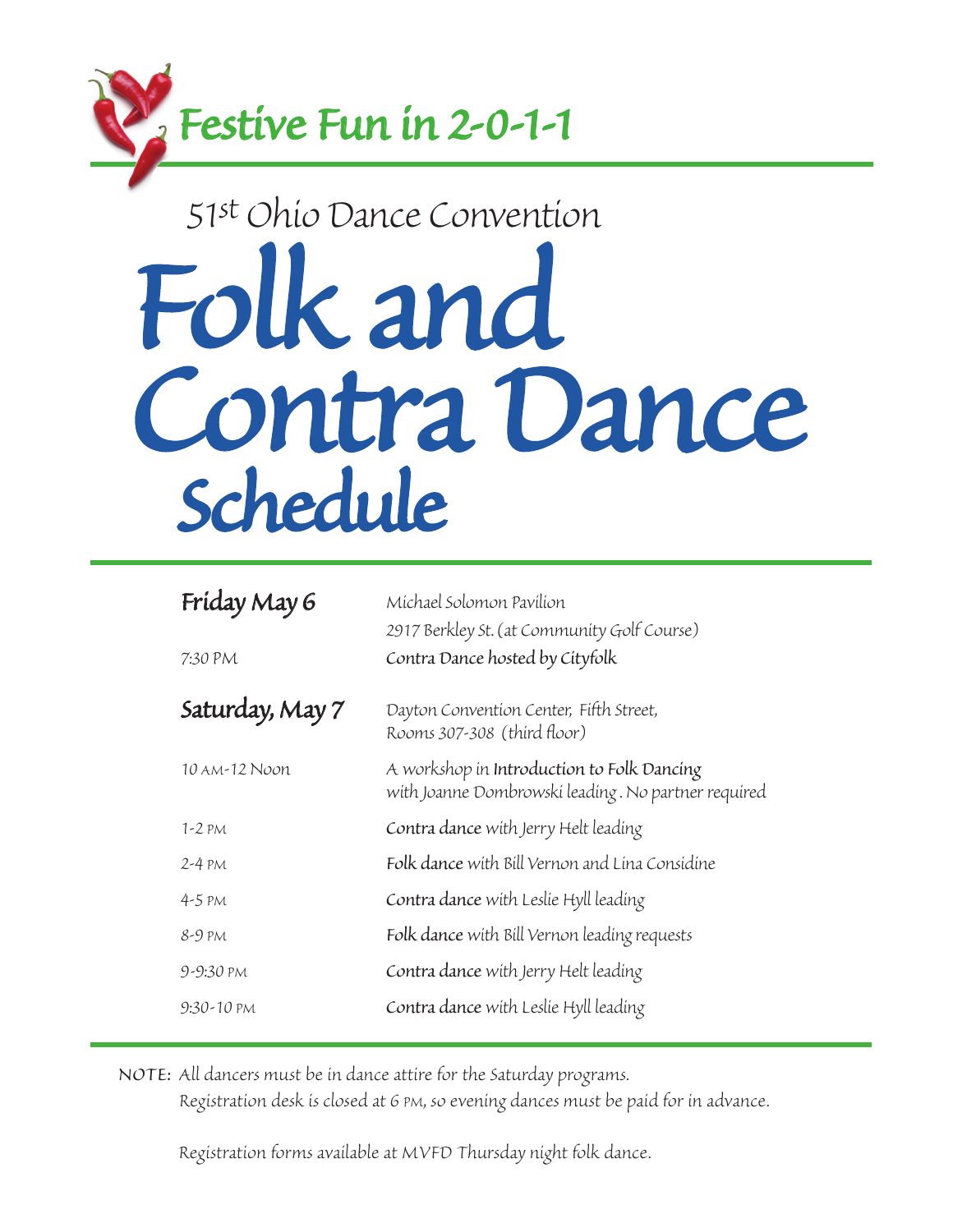

*Contra Dancing for Ohio Dance Convention Attendees FREE with your convention ribbon*

*Casual Dress or Convention Attire Accepted.*

*Friday May 6 Michael Solomon Pavilion 2917 Berkley St. (at Community Golf Course)*

*6:30 PM - Waltzing 7:30 PM - Contra Instruction 8:00 PM - Contra dancing*

# *Live Music with Pigtown Alley*

**From Convention Center**: Go right on Fifth. Turn right onto Patterson Blvd. (It becomes South Dixie Drive in Kettering.) Turn left at intersection onto Dorothy Lane. Follow Dorothy Lane east. Turn left at the second light onto Hilton Drive. Turn right on Central Park, which deadends in the pavilion parking lot.

#### *More contra at the Convention Center*

*Saturday Room 307-308 (third floor) 1:00-2:00 PM with Jerry Helt 4:00-5:00 PM with Leslie Hyll 9:00-9:30 PM with Jerry Helt 9:30-10:00 PM with Leslie Hyll*